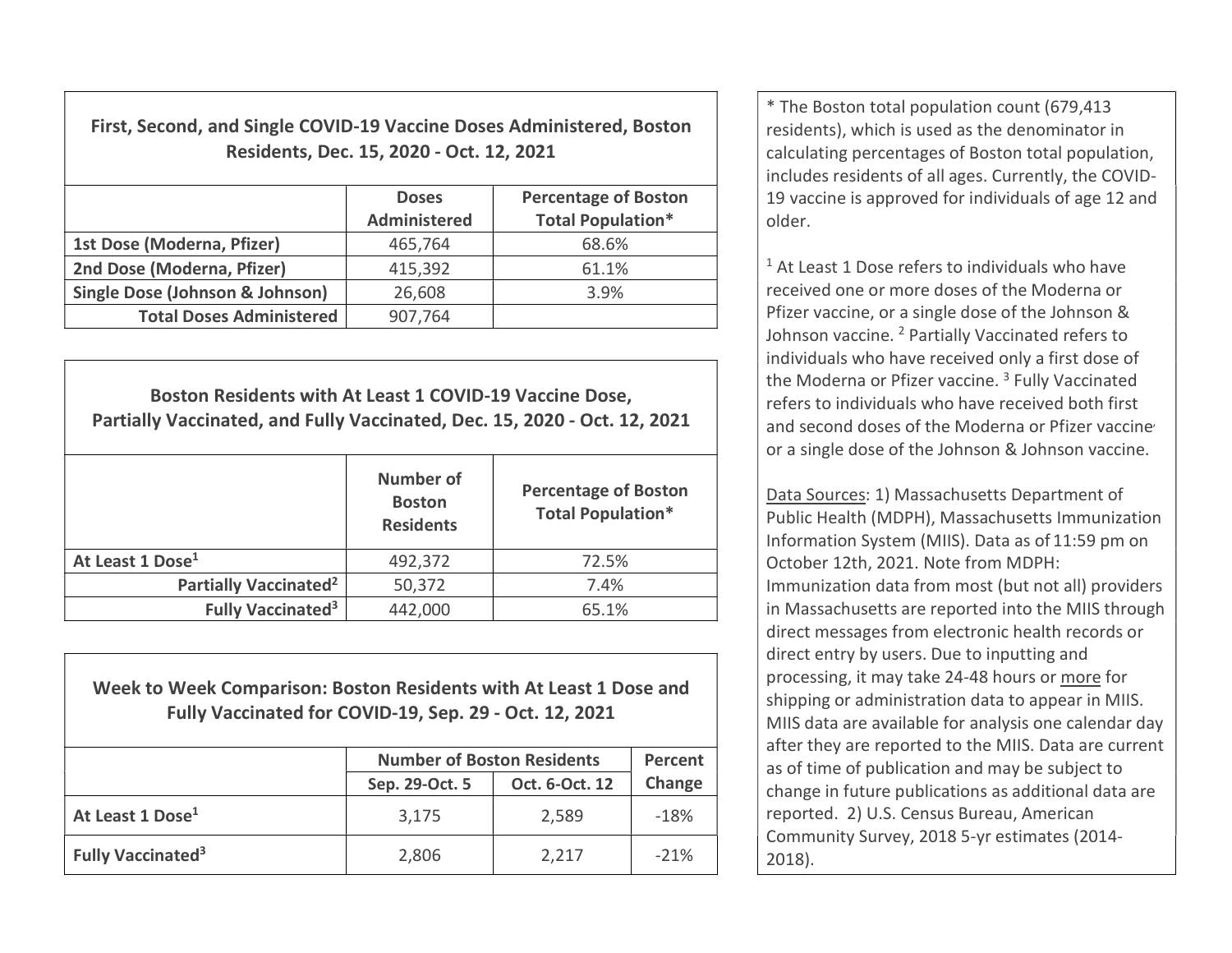

\* Total number of individuals receiving their initial dose in the 10-week period.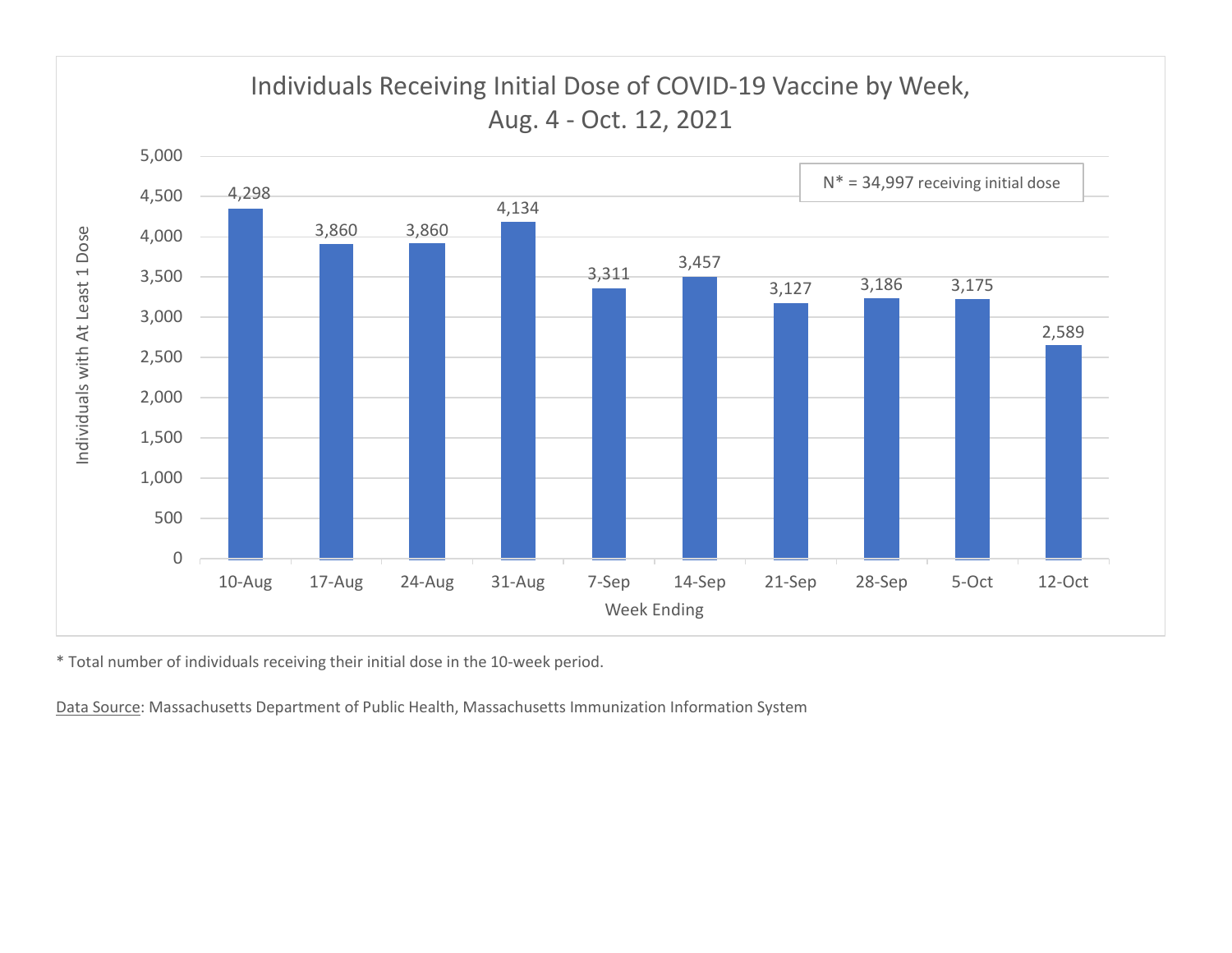

\* Total number of individuals receiving their final dose in the 10-week period.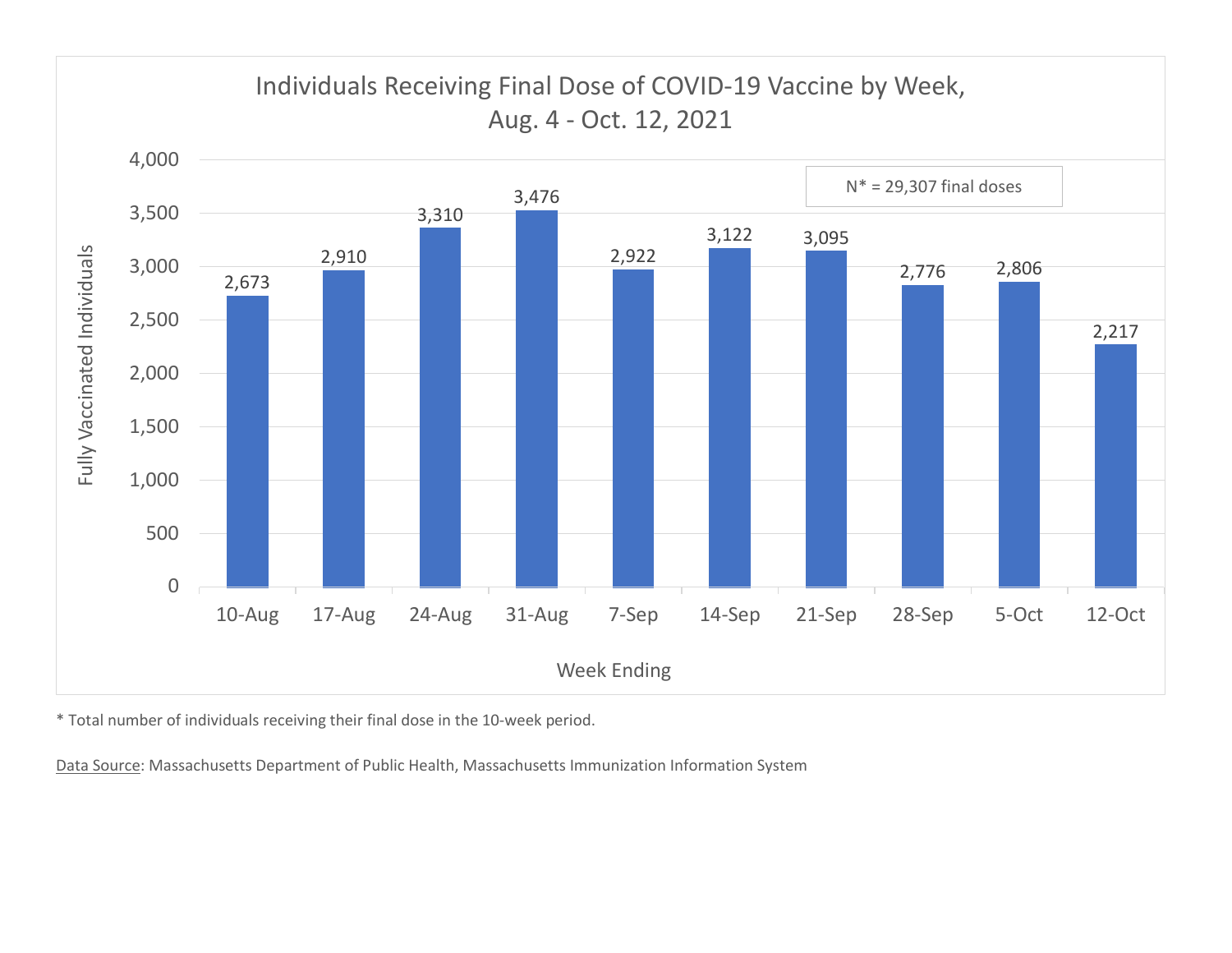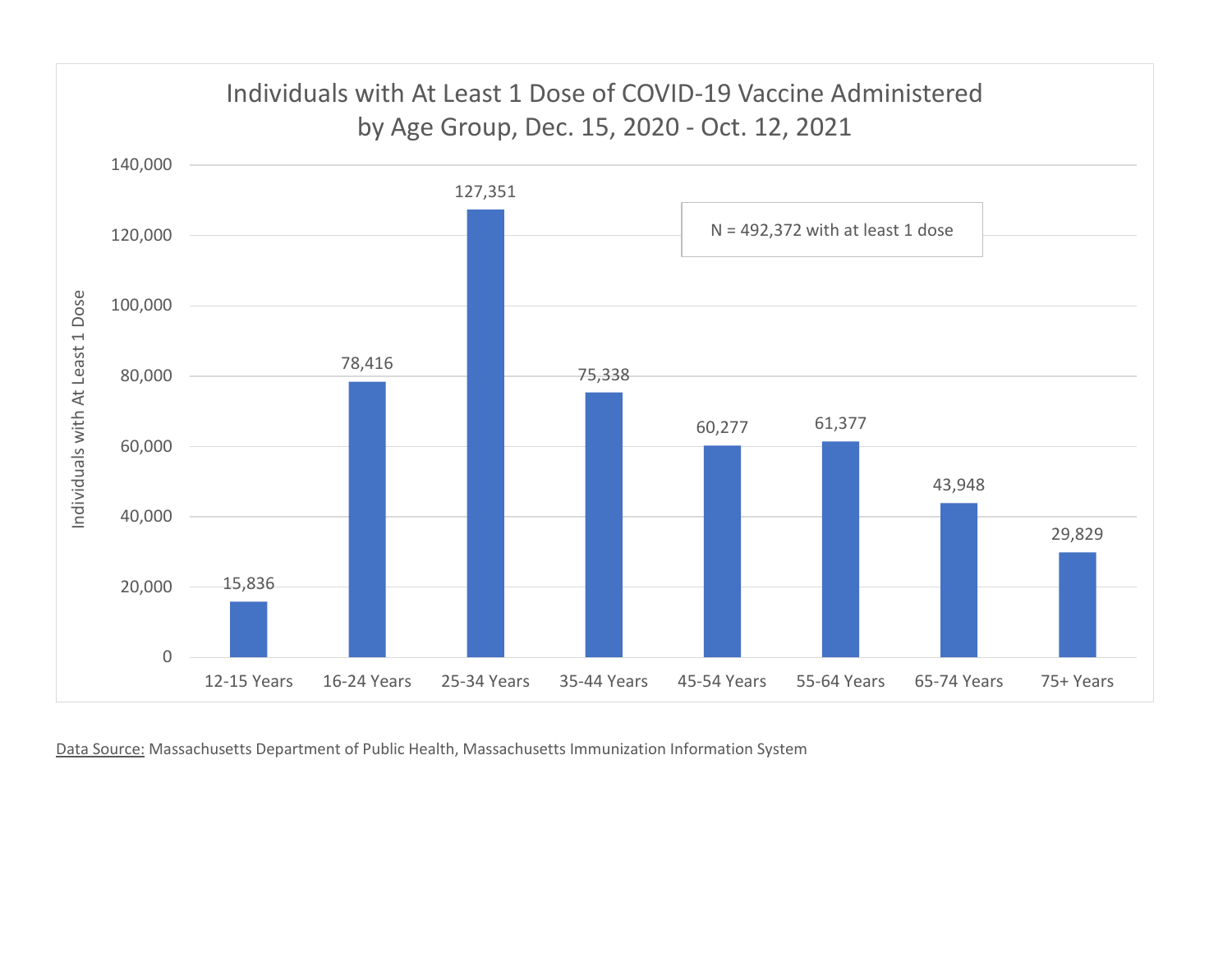

In accordance with CDC practices, BPHC has capped the percent of population coverage metrics at 99.9%. These metrics could be greater than 99.9% for multiple reasons, including census denominator data not including all individuals that currently reside in the county (e.g., part time residents) or potential data reporting errors. Estimates may change as new data are made available.

Percentage of overall Boston population with at least 1 dose = 72.5%.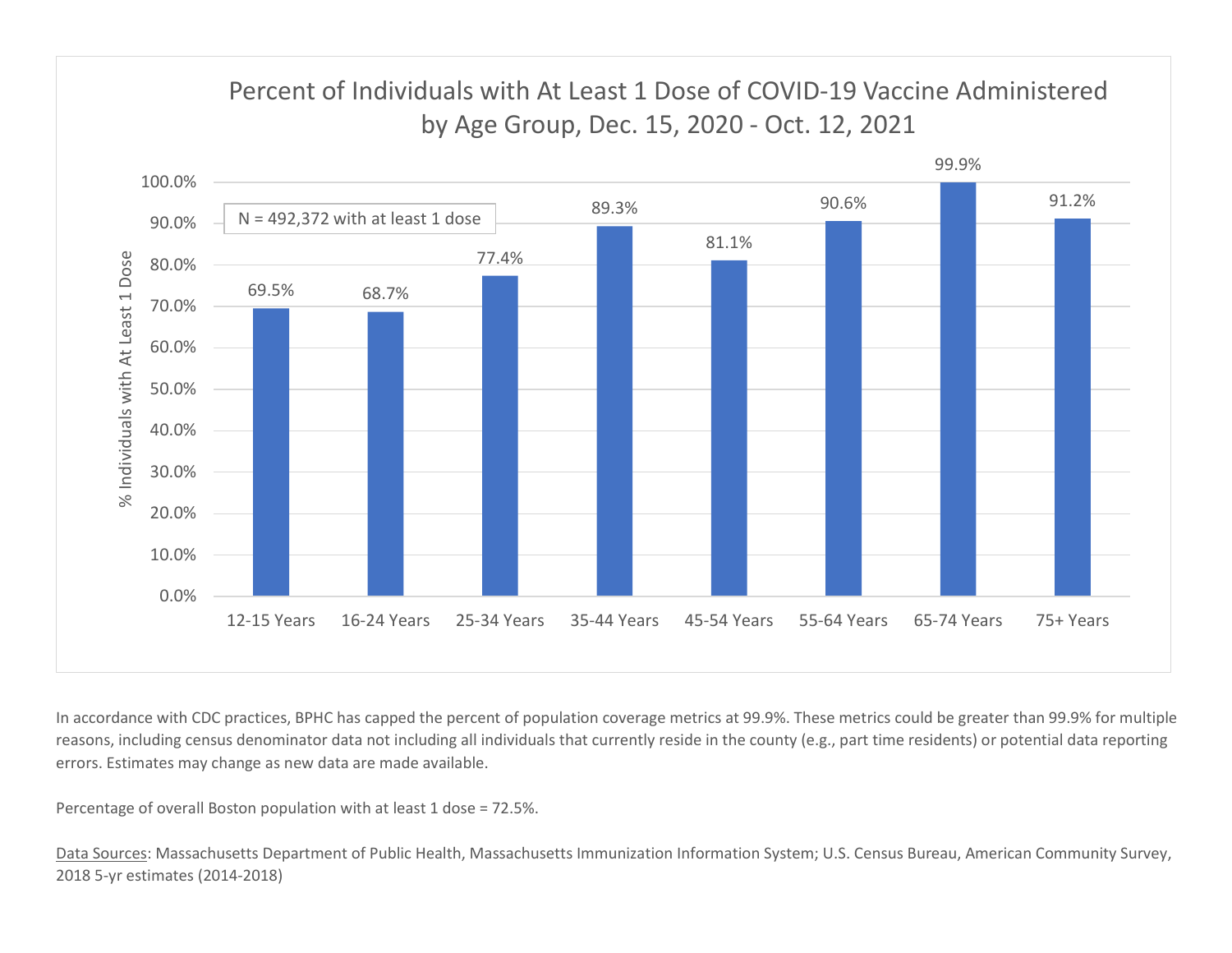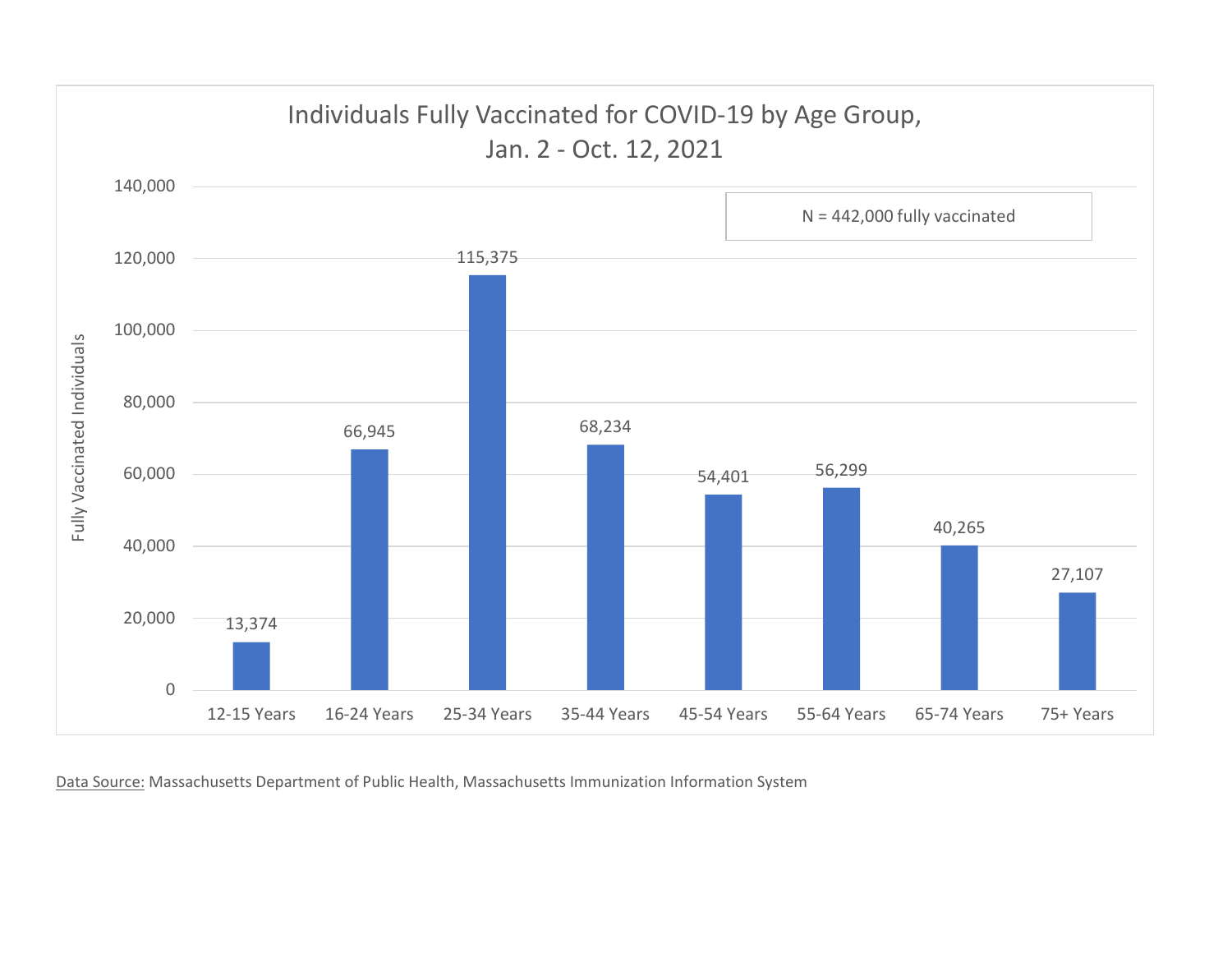

Percentage of overall Boston population fully vaccinated = 65.1%.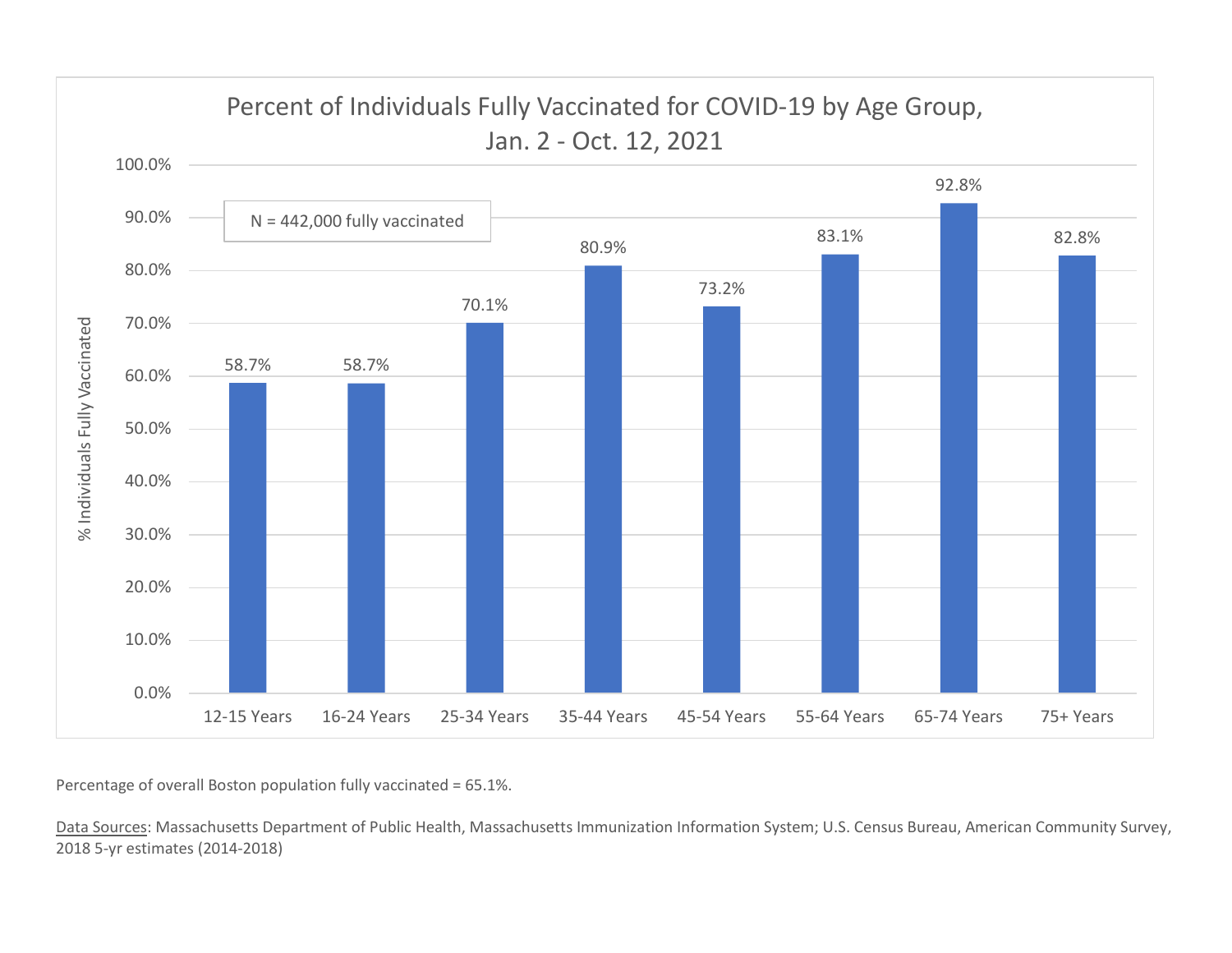## Individuals with At Least 1 Dose of COVID-19 Vaccine Administered by



Asian/PI = Asian, Native Hawaiian, and Pacific Islander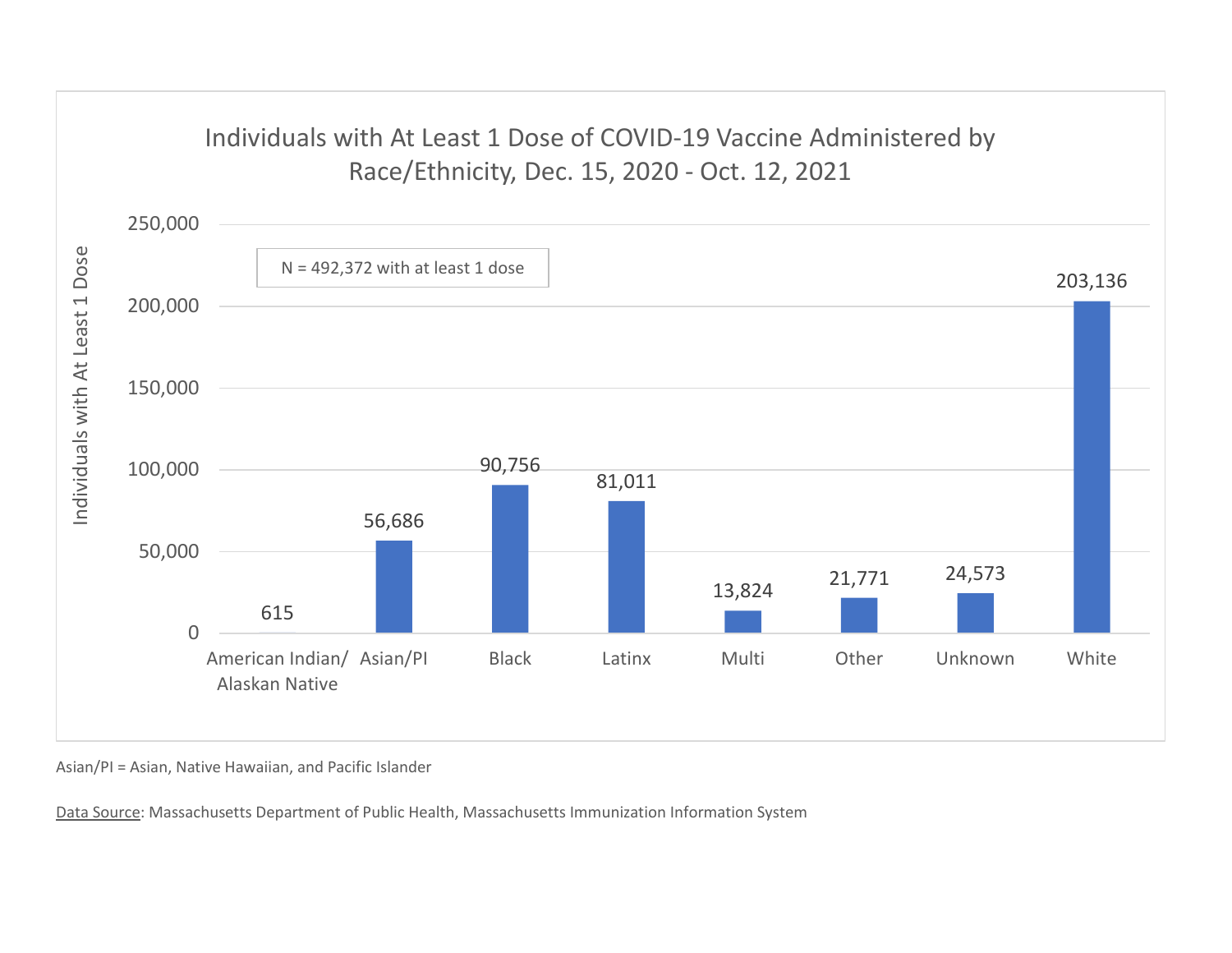## Percentage of Individuals with At Least 1 Dose of COVID-19 Vaccine



Asian/PI = Asian, Native Hawaiian, and Pacific Islander

\* Varies from Total N of Individuals with At Least 1 Dose (492,372) because data for residents who identify as Multiracial, Other, or Unknown are not included in this chart due to lack of comparable population data.

Percentage of overall Boston population with at least 1 dose = 72.5%.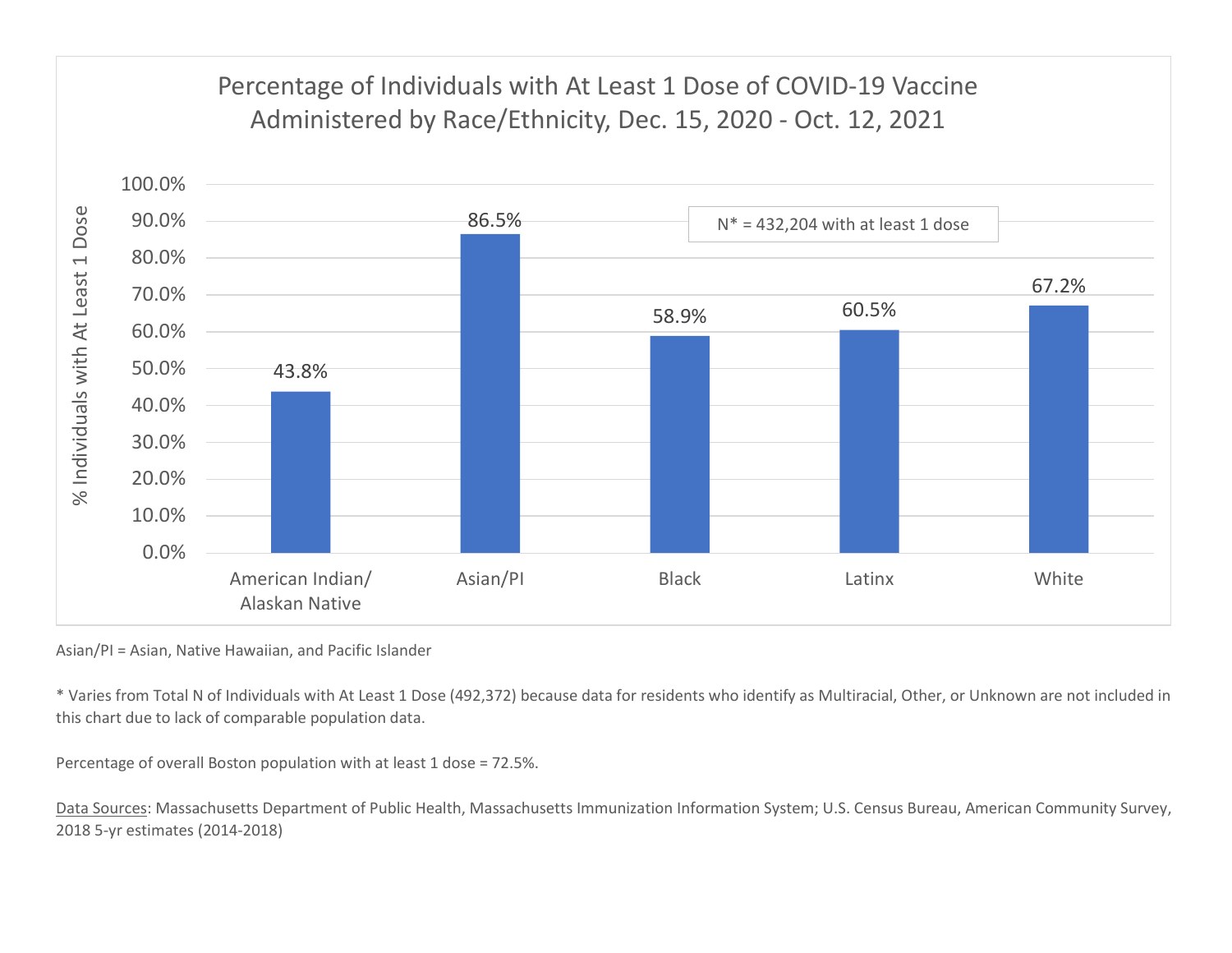

Asian/PI = Asian, Native Hawaiian, and Pacific Islander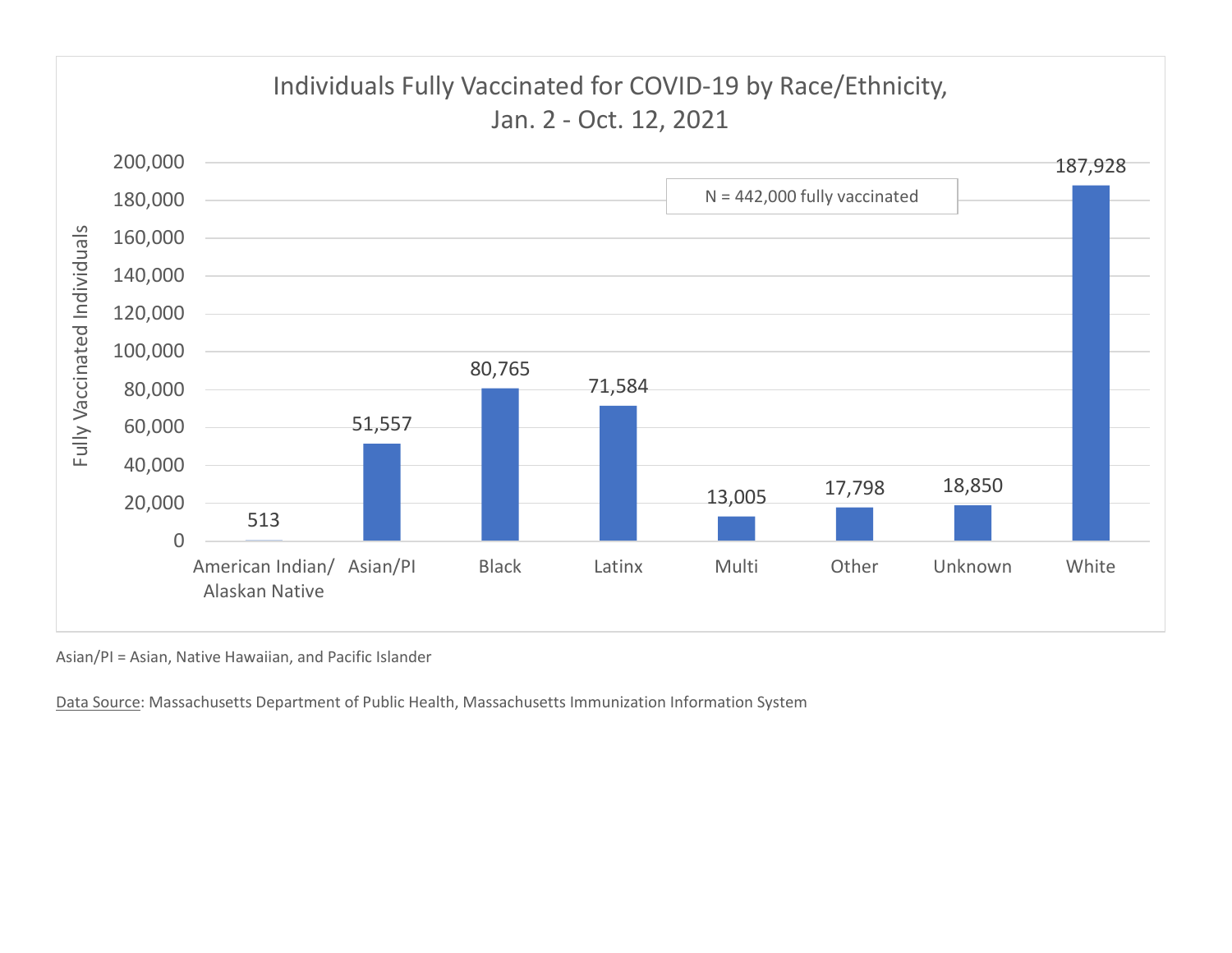

Asian/PI = Asian, Native Hawaiian, and Pacific Islander

\* Varies from Total N of Fully Vaccinated Individuals (442,000) because data for residents who identify as Multiracial, Other, or Unknown are not included in this chart due to lack of comparable population data.

Percentage of overall Boston population fully vaccinated = 65.1%.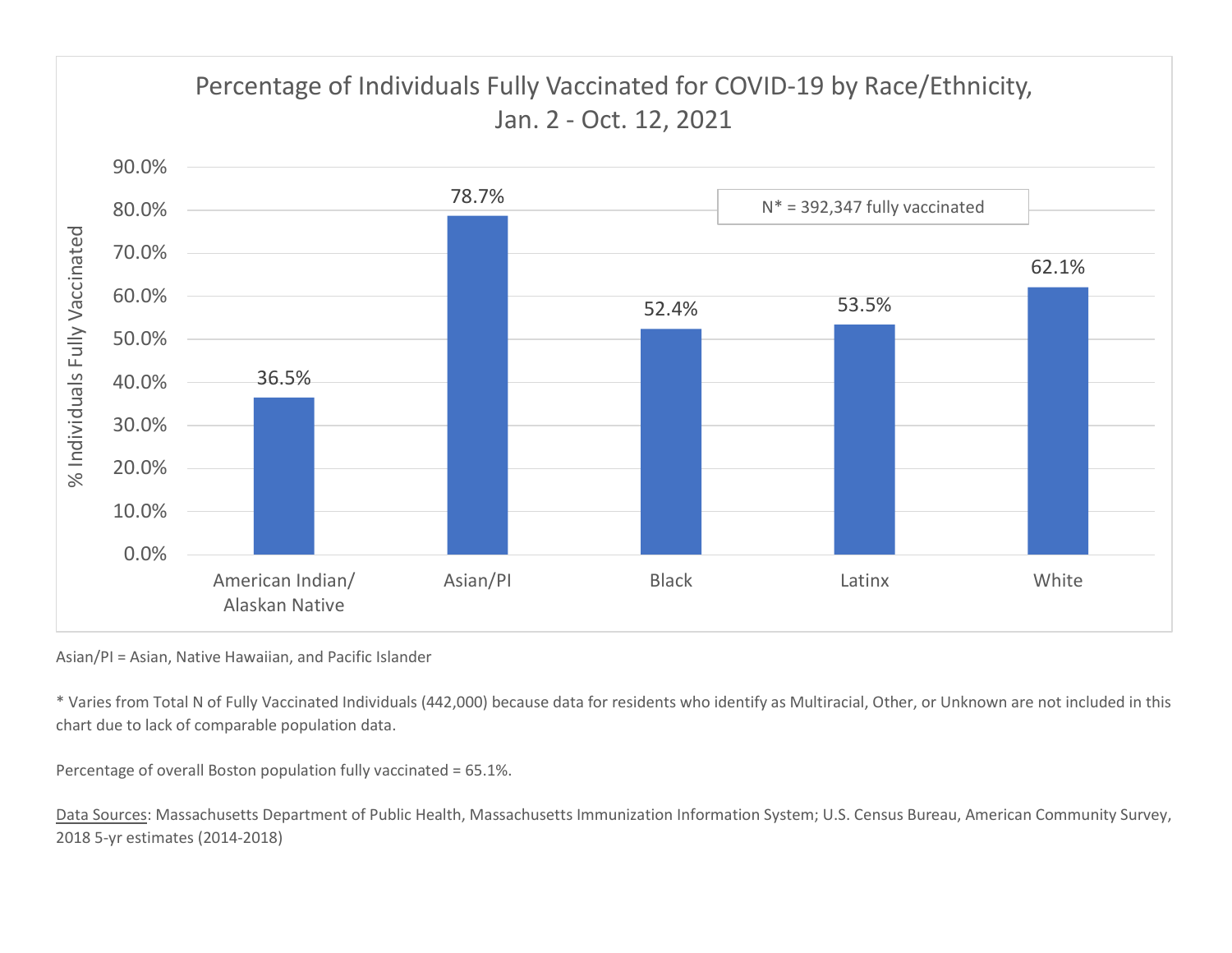

BB/BH/DT/NE/WE = Back Bay/Beacon Hill/Downtown/North End/West End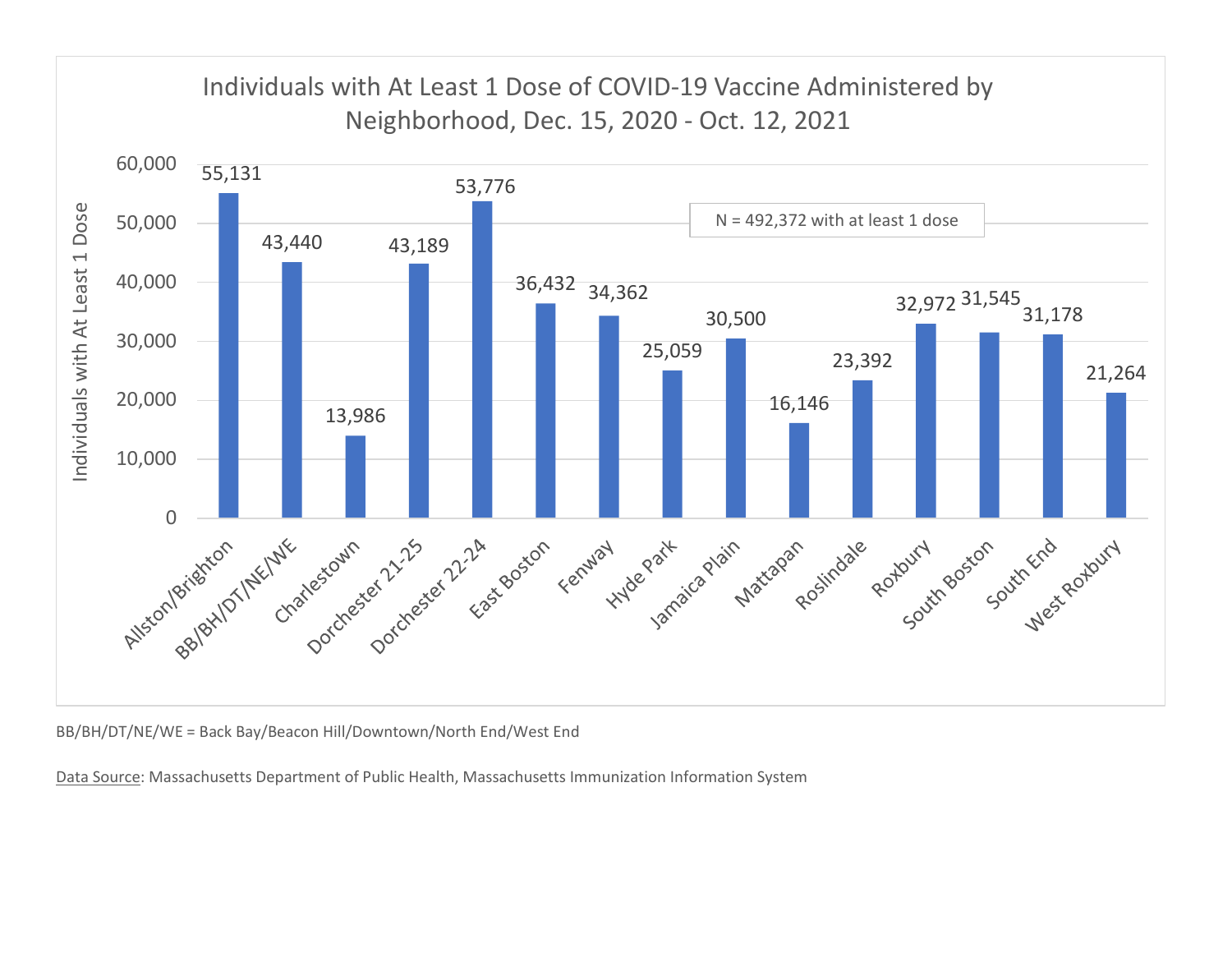## Percentage of Individuals with At Least 1 Dose of COVID-19 Vaccine



BB/BH/DT/NE/WE = Back Bay/Beacon Hill/Downtown/North End/West End

Percentage of overall Boston population with at least 1 dose = 72.5%.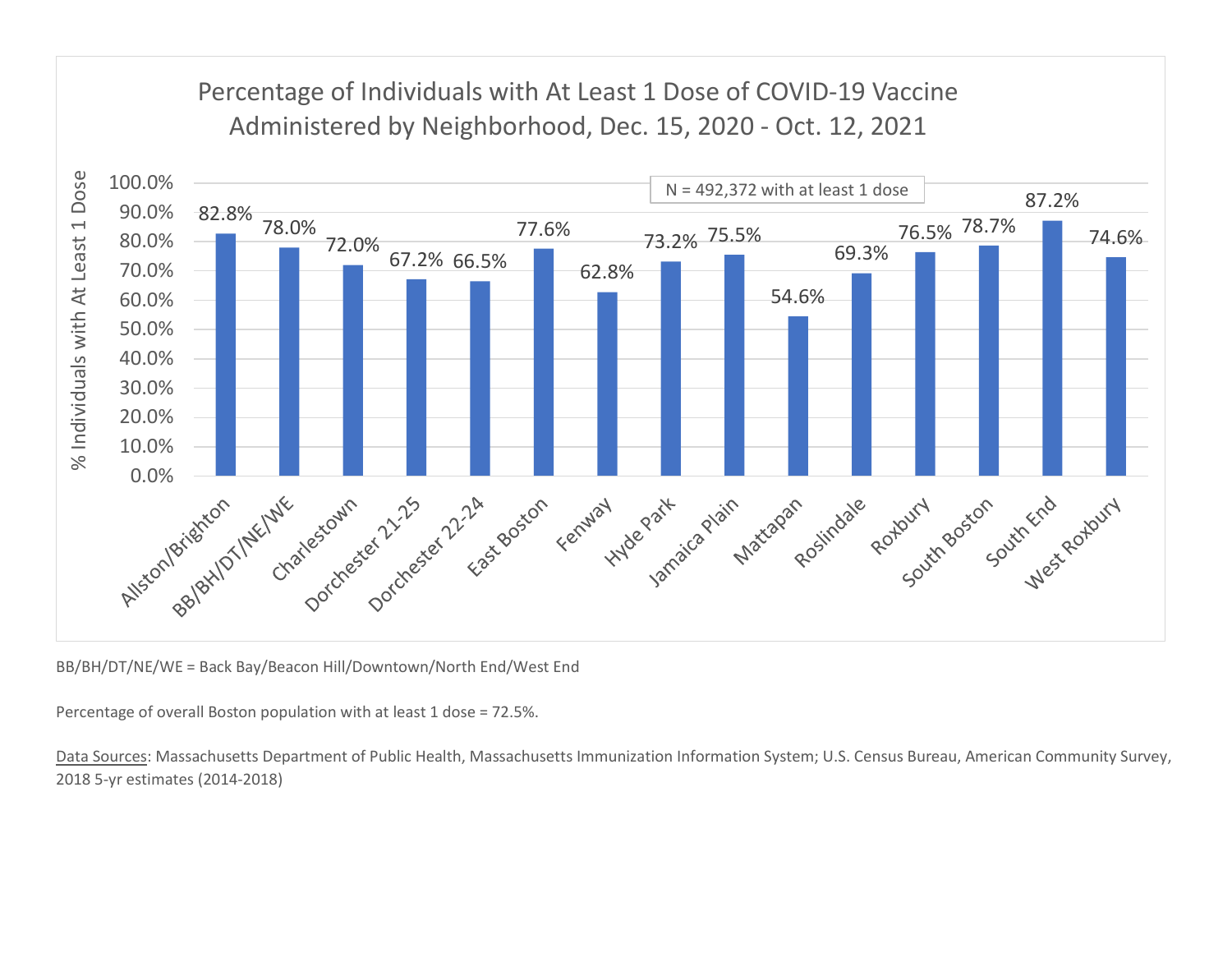

BB/BH/DT/NE/WE = Back Bay/Beacon Hill/Downtown/North End/West End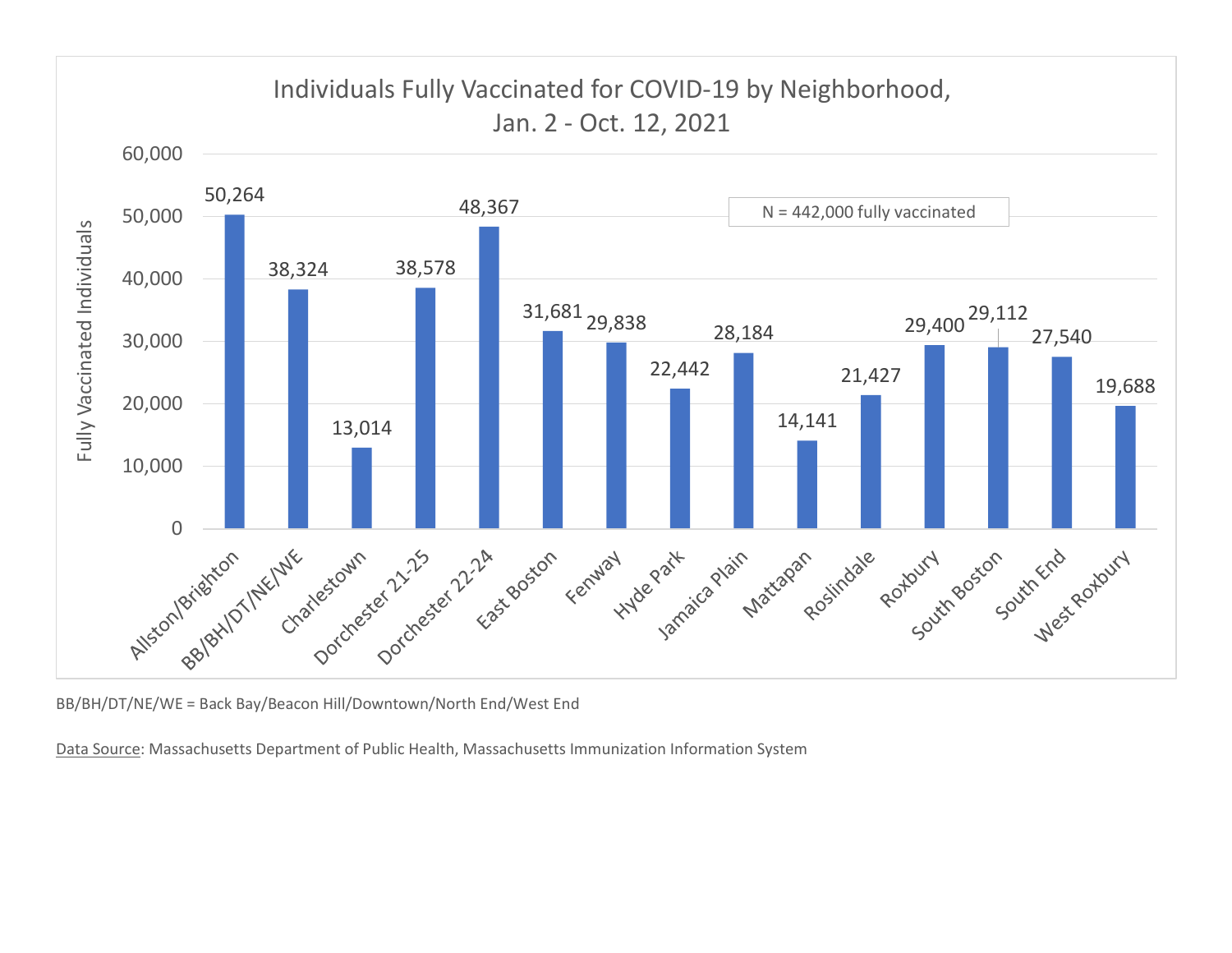

BB/BH/DT/NE/WE = Back Bay/Beacon Hill/Downtown/North End/West End

Percentage of overall Boston population fully vaccinated = 65.1%.